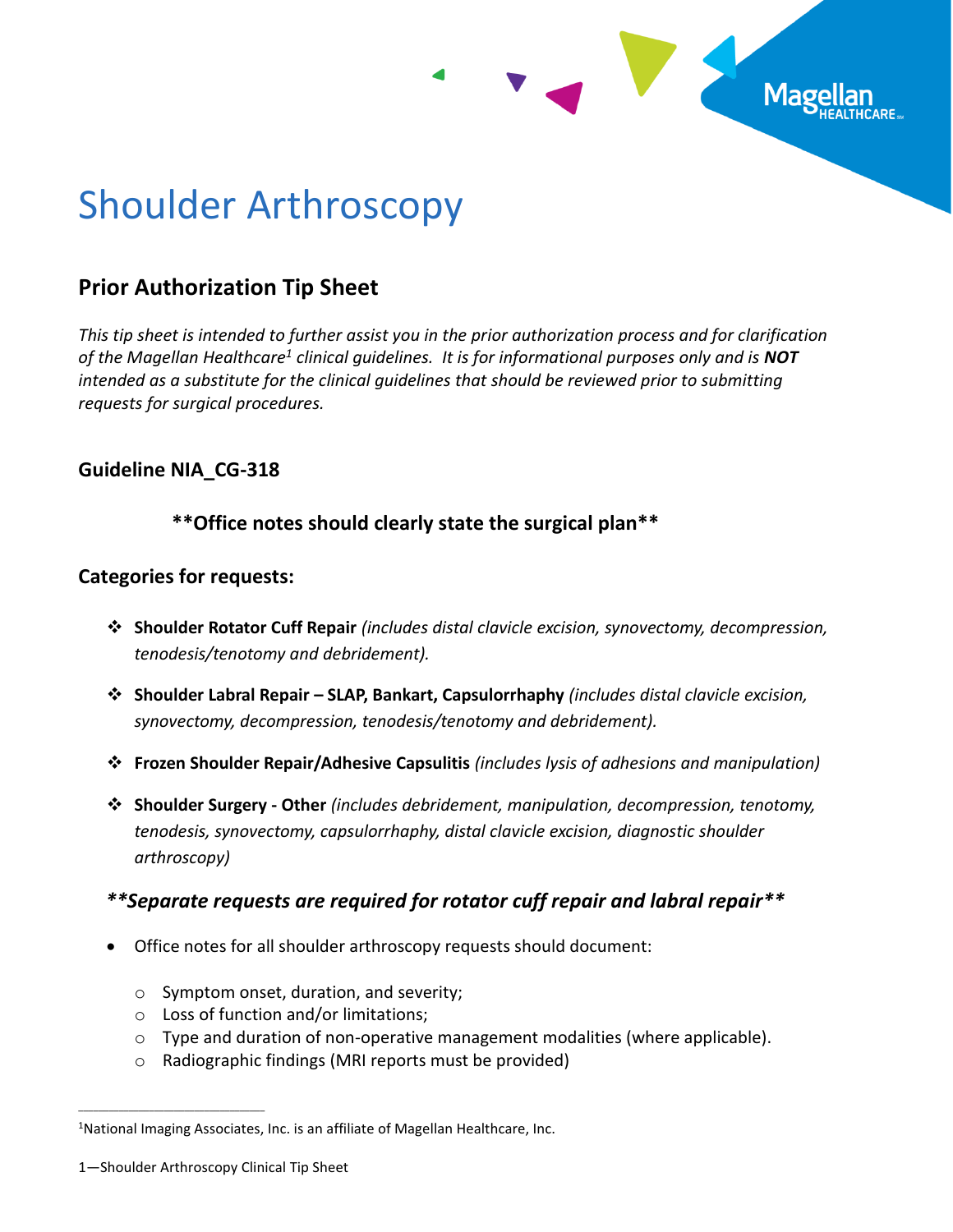- ❖ **Shoulder Rotator Cuff Repair** *(includes distal clavicle excision, synovectomy, decompression, tenodesis/tenotomy and debridement).*
	- Because the management of rotator cuff pathology is dependent on the size of the tear, an **MRI** is required for **ALL** requests and the actual report radiology should be submitted. As best possible, the *size of the tear should be stated in the office notes* and documentation should be provided if the requesting physician disagrees with the MRI reading.
	- A cortisone injection is not required for ANY rotator cuff repair requests. It is only one of several non-operative treatment options.
	- There are several contraindications for a rotator cuff repair, including the presence of Kellgren-Lawrence Grade 4 osteoarthritis.

**Partial tear**: Failure of at least **12 weeks** of non-operative treatment, including **at least three** of the following criteria:

- Physical therapy or properly instructed home exercise program;
- Rest or activity modification;
- Minimum of 4 weeks of oral NSAIDs (if not medically contraindicated);
- Single injection of corticosteroid and local anesthetic into subacromial or intra-articular space

**Small full-thickness tear (< 1cm):** Failure of at least **6 weeks** of non-operative treatment, **including physical therapy** or a properly instructed home exercise program (that includes exercises for scapular dyskinesis when present) **AND** at least **one** of the following:

- Rest or activity modification
- Minimum of 4 weeks of oral NSAIDs (if not medically contraindicated)
- Single injection of corticosteroid and local anesthetic into subacromial or intra-articular space

**Medium or large tear full-thickness tear (1-5 cm) – non-operative treatment not required.**

### **New Section for Massive Rotator Cuff Tears:**

#### **Massive (> 5 cm and at least 2tendons involved), Full-Thickness Rotator Cuff Tear**

Surgical repair of **a massive torn rotator cuff including partial repair and Superior Capsular Reconstruction** may be necessary when **ALL** of the following criteria are met:

• MRI demonstrates no advanced fatty changes (Goutallier stage 0 (normal muscle), 1 (some fatty streaks), or 2 (less than 50% fatty degeneration or infiltration)

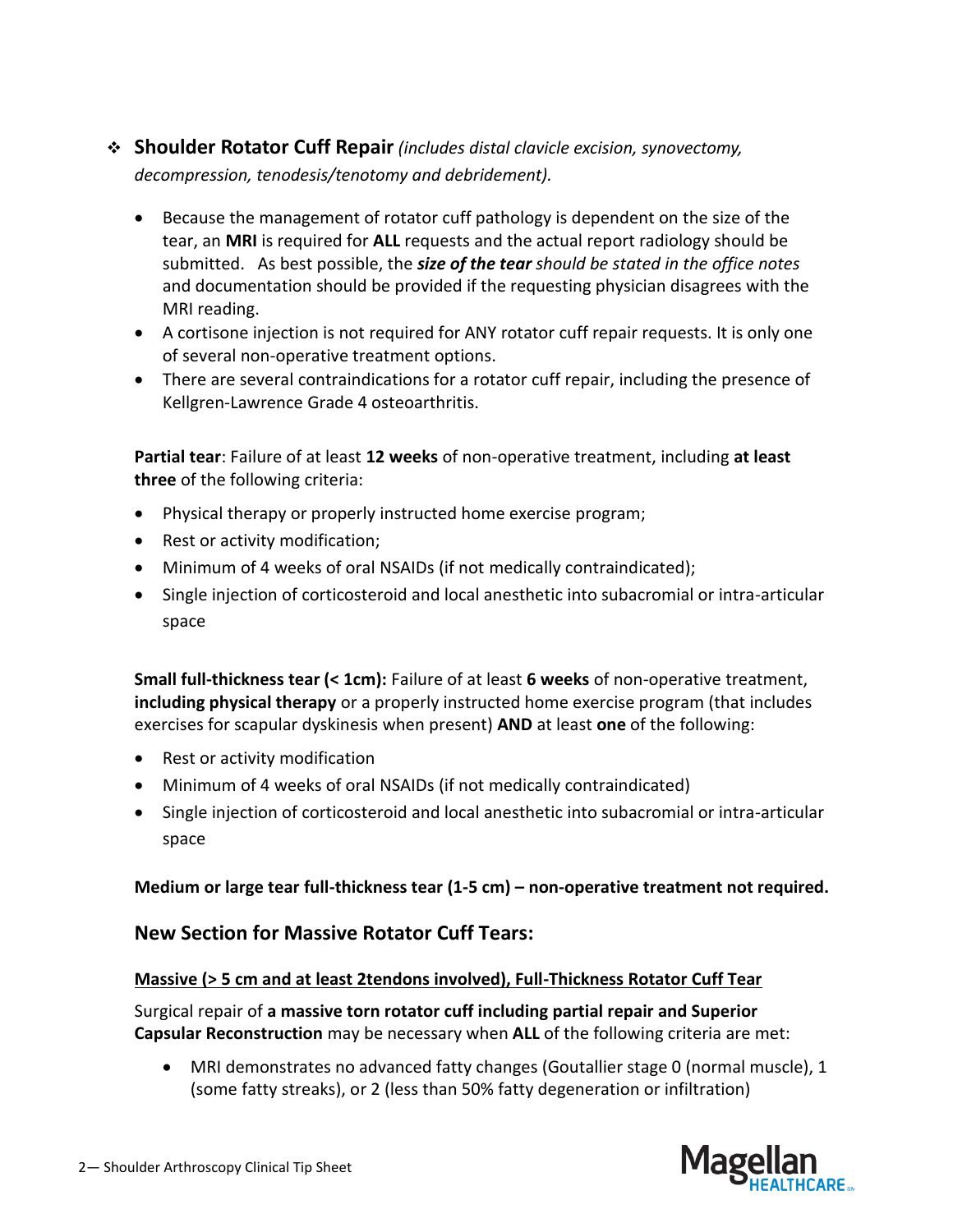- Warner classification of atrophy "none" or "mild"
- No x-ray evidence of chronic subacromial articulation of humeral head, distance between acromion and humeral head
- MRI or Ultrasound showing massive (> 5cm), full-thickness tear (with intact or reparable subscapularis for superior capsular reconstruction)

No advanced or severe arthritis (severe narrowing of glenohumeral space or bone-on-bone articulation, large osteophytes, subchondral sclerosis, or cysts, etc.)

AAOS consensus guidelines state that partial repair and superior capsular reconstruction, can improve patient reported outcomes.

- ❖ **Shoulder Labral Repair – SLAP, Bankart, Capsulorrhaphy** *(includes distal clavicle excision, synovectomy, decompression, tenodesis/tenotomy and debridement).*
	- **Type 2 or 4 SLAP tear** (biceps anchor detached)
	- Failure of at least **12 weeks** of non-operative treatment, including activity modification/avoidance of painful activities **AND** at least one of the following:
		- o Minimum of 4 weeks of oral NSAIDs (if not medically contraindicated)
		- o Physical therapy or a properly instructed home exercise program
		- o Intra-articular injection

#### **Bankart tears:**

#### **Non-operative treatment not required if the following criteria are met:**

Bankart repair of **an acute labral tear** may be necessary when **ALL** the following criteria are met:

- History of an acute event of instability (subluxation or dislocation) or acute onset of pain following activity;
- Acute labral tear on MRI or CT imaging;
- Age  $<$  30;
- Range of motion is not limited by stiffness upon physical exam;
- Clinical exam findings demonstrate positive apprehension test, positive relocation test, positive labral grind test, or objective laxity with pain.

Bankart repair of **a recurrent (two or more dislocations) labral tear** may be necessary when **ALL** the following criteria are met:

- Recurrent instability (subluxation or dislocation);
- Evidence of a labral tear with or without bony Bankart fracture of the glenoid upon imaging;
- Range of motion is not limited by stiffness upon physical exam;
- Clinical exam findings demonstrate positive apprehension test, positive relocation test, positive labral grind test, or objective laxity with pain.

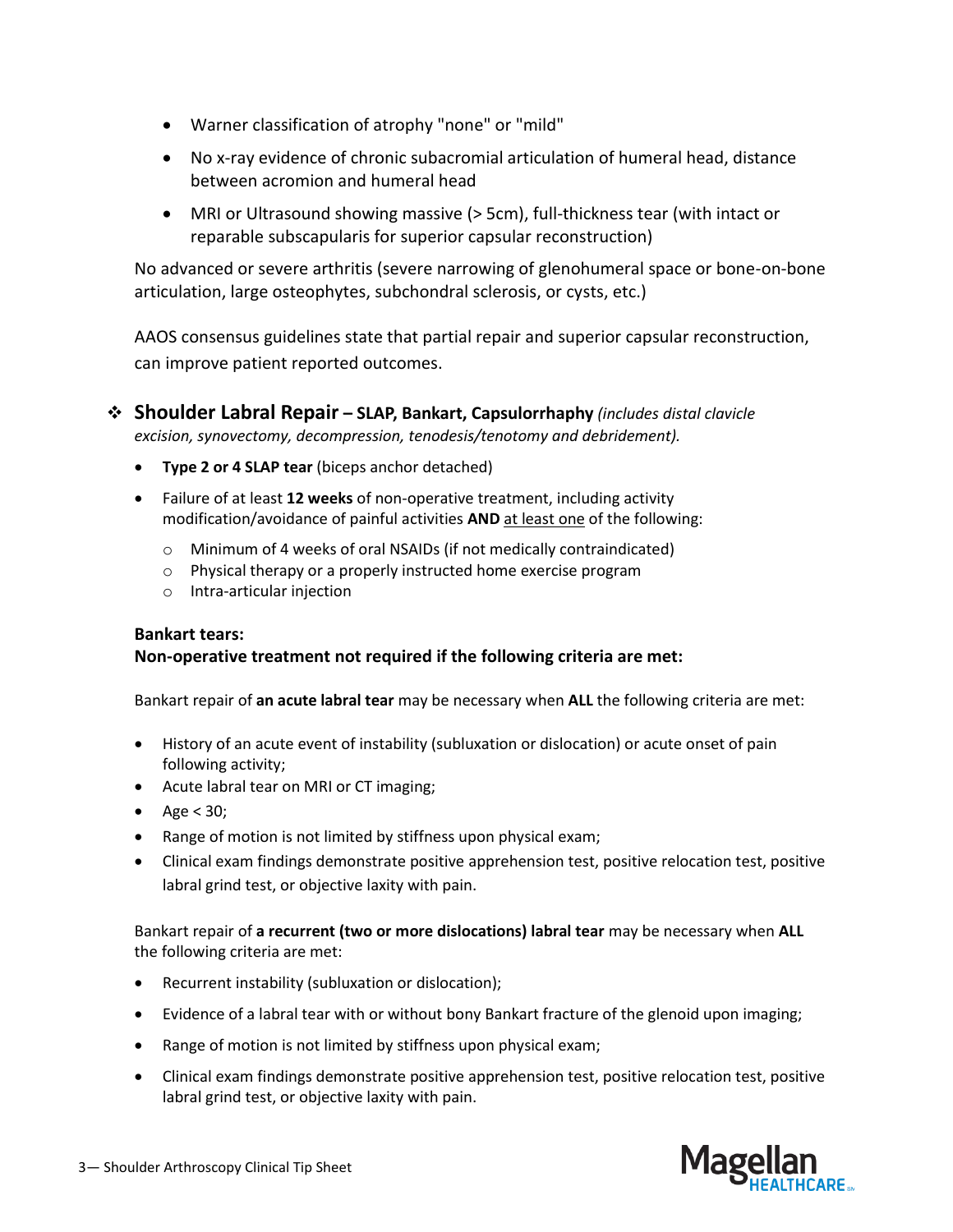## **New Section for Latarjet or Remplissage procedures for recurrent (two or more**

**dislocations)** may be necessary when ALL of the following criteria are met:

- Recurrent instability (subluxation or dislocation);
- Evidence of a large, engaging Hill-Sachs lesion of the humerus or greater than 20% glenoid bone loss by X-ray, CT or MRI
- Range of motion is not limited by stiffness upon physical exam;
- Clinical exam findings demonstrate positive apprehension test, positive relocation test, positive labral grind test, or objective laxity with pain.
- ❖ **Frozen Shoulder Repair/Adhesive Capsulitis***(includes lysis of adhesions and manipulation)*
	- Failure of at least **12 weeks** of non-operative treatment that includes physical therapy or a properly instructed home exercise program and documentation of **any** of the following:
		- o Minimum of 4 weeks of oral or topical NSAIDs (if not medically contraindicated);
		- o Rest or activity modification;
		- o Heat/Ice;
		- o Corticosteroid injection

## ❖ **Shoulder Surgery – Other**

- ❖ **Distal Clavicle Excision (DCE)**
- Failure of at least 12 weeks of non-operative treatment that includes **at least two** of the following:
	- $\circ$  Oral or topical NSAIDS (4-week minimum for oral NSAIDS unless contraindicated);
	- o Rest/activity modification;
	- $\circ$  AC joint corticosteroid injection (if DCE is to be performed as a standalone procedure, AC injection must be performed\*);
	- o Physical therapy or a properly instructed home exercise program;

**\*NOTE:** If DCE is to be performed *in isolation* **of other shoulder procedures**, an AC joint injection is required for diagnostic purposes and documentation should support pain relief from injection. If no response to injection, this is a strong negative predictor to surgical outcome for isolated DCE.